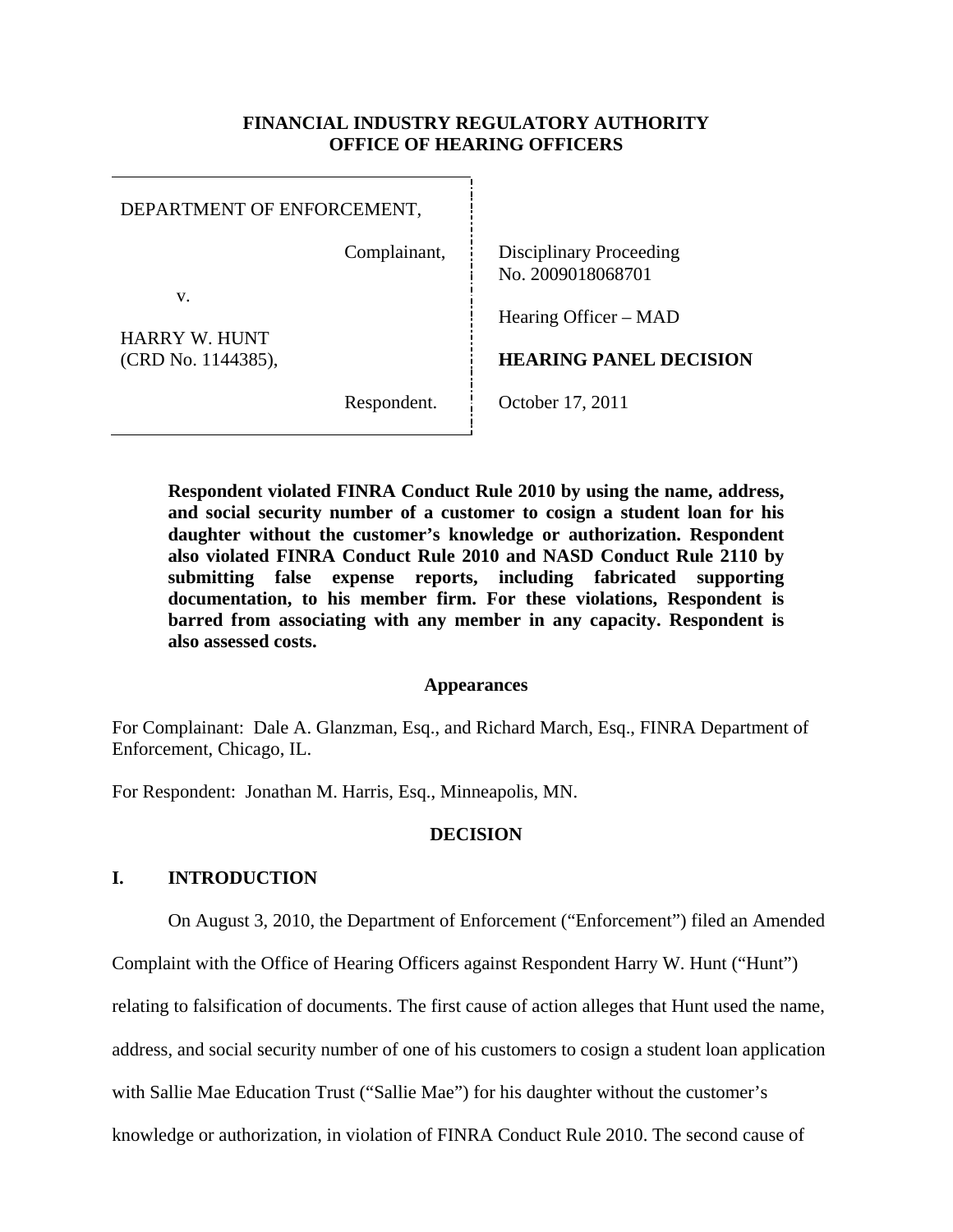action alleges that, in furtherance of the student loan application, Hunt altered a copy of his daughter's driver's license and submitted it to Sallie Mae, in violation of FINRA Rule 2010. The third cause of action alleges that on six occasions Hunt falsified expense reports by submitting false documentation to his member firm, Wells Fargo Advisors, LLC (f/k/a Wachovia Securities, LLC) ("Wells Fargo"), in violation of NASD Conduct Rule 2110 and FINRA Conduct Rule  $2010.<sup>1</sup>$ 

 On August 10, 2010, Hunt filed an Answer and requested a hearing. In his Answer, Hunt admitted to some of the factual allegations but stated that his actions did not constitute violations of FINRA Conduct Rule 2010 (formerly NASD Conduct Rule 2110). The parties filed joint stipulations on May 3, 2011, regarding certain facts in the Complaint.

The hearing was held on July 19, 2011, in Minneapolis, Minnesota, before a Hearing Panel composed of the Hearing Officer and one current member and one former member of FINRA's District 4 Committee. Enforcement called three witnesses: Dennis Kellner, Hunt's supervisor at Wells Fargo; Christopher Hoskin, an investigator with Wells Fargo; and Hunt. Hunt testified on his own behalf. He also called Darin Hargreaves, his former branch manager at Wells Fargo, as a character witness.<sup>2</sup>

<sup>&</sup>lt;sup>1</sup> Following consolidation of NASD and the member regulation, enforcement, and arbitration functions of NYSE Regulation into FINRA, FINRA began developing a new "Consolidated Rulebook" of FINRA Rules. The first phase of the consolidated rules became effective on December 15, 2008. *See* FINRA Regulatory Notice 08-57, 2008 FINRA LEXIS 74 (Dec. 8, 2008). Because the Complaint in this case was filed after December 15, 2008, the procedural rules that apply are the FINRA rules of procedure. The conduct rules that apply are those that existed at the time of the conduct at issue.

 $2^2$  In this decision, "Tr." refers to the transcript of the hearing; "CX" to Enforcement's exhibits; and "Stip." refers to the parties' stipulations. The parties stipulated to the admissibility of Enforcement's eight exhibits, which were entered into evidence. Hunt did not file or offer any exhibits.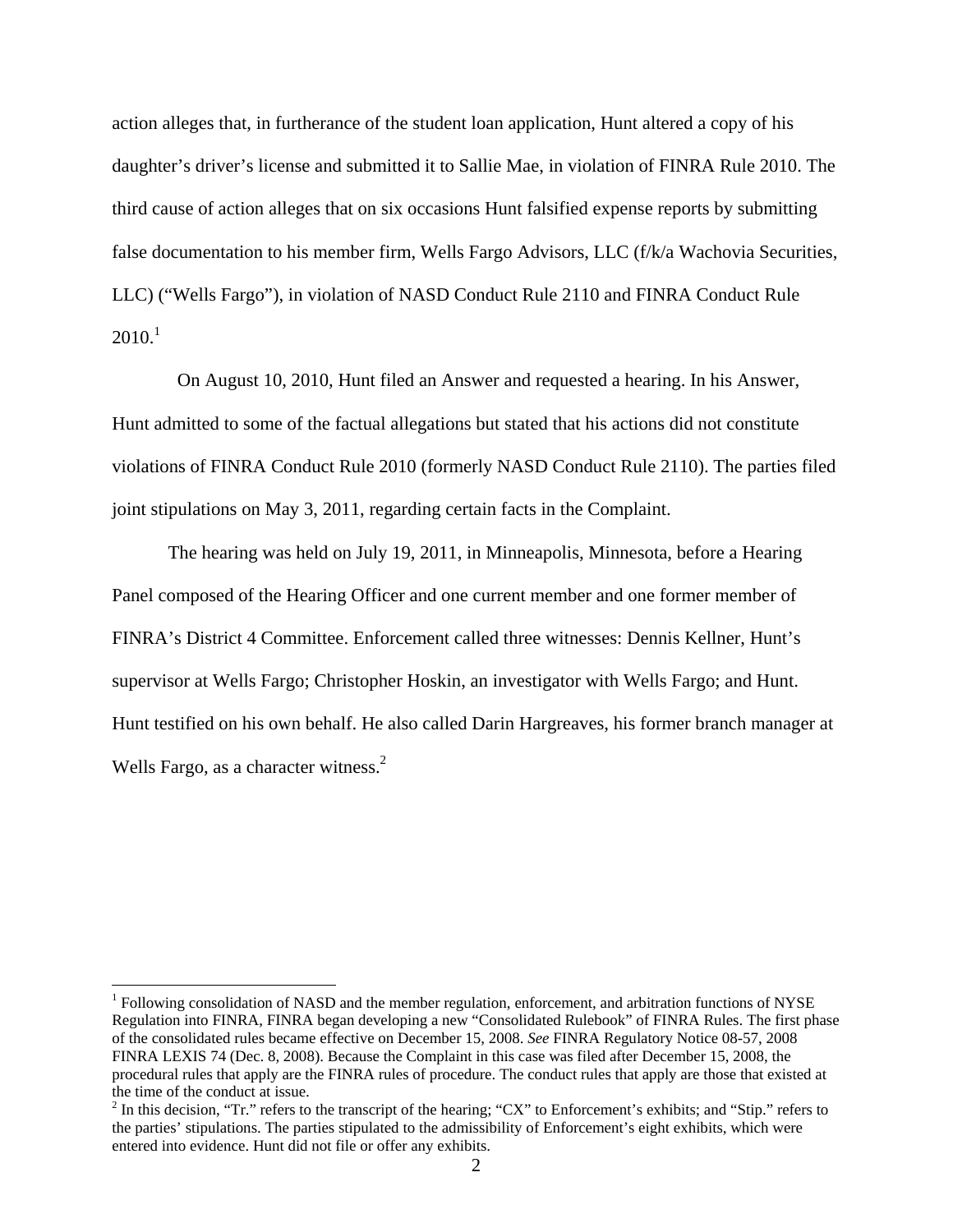## **II. FINDINGS OF FACT**

#### **A. The Respondent**

Hunt entered the securities industry in 1983 when he began working for Piper Jaffray and Company.<sup>3</sup> Between April 2002 and April 2009, Hunt worked at Wells Fargo where he was registered with FINRA as a General Securities Representative.<sup>4</sup> On April 20, 2009, Wells Fargo terminated Hunt.<sup>5</sup> The Uniform Termination Notice for Securities Industry Registration ("Form U5") disclosed that Hunt had used a client's name and information in order to obtain a student loan, which prompted FINRA to commence an investigation.<sup>6</sup>

Hunt is currently registered with FINRA through his association with another member firm.<sup>7</sup> Accordingly, Hunt is subject to the jurisdiction of FINRA.

### **B. Background**

In 2009, Hunt experienced significant financial difficulties, $<sup>8</sup>$  which impacted his ability to</sup> timely pay his business and personal expenses. In order to hide the magnitude of his financial difficulties from his wife, Hunt rented a mail box at The UPS Store. He used the store's street address and his assigned mail box as the mailing address for bills and other items that would have alerted his wife to the true depth of their financial predicament.<sup>9</sup>

Coincidentally, Hunt's oldest daughter was applying to college.<sup>10</sup> Due to Hunt's financial problems, he did not have funds readily available to pay for his daughter's tuition.<sup>11</sup> Accordingly, it was necessary to obtain a short-term  $$10,000$  student loan.<sup>12</sup>

- $<sup>5</sup>$  Stip.  $\P$  1.</sup>
- $^{6}$  *Id*.  $\P$  $\degree$  1-2.

- $^8$  Stip. ¶ 4.
- $\int_{10}^{9} I d$ .; Tr. 32.<br><sup>10</sup> Stip. ¶ 4.<br><sup>11</sup> *Id.*
- 
- $12$  *Id.*

 $3$  Stip.  $\P$  4.

 $^{4}$  *Id.*; CX-1, at 3.

 $^7$  CX-1, at 1-2; Tr. 20.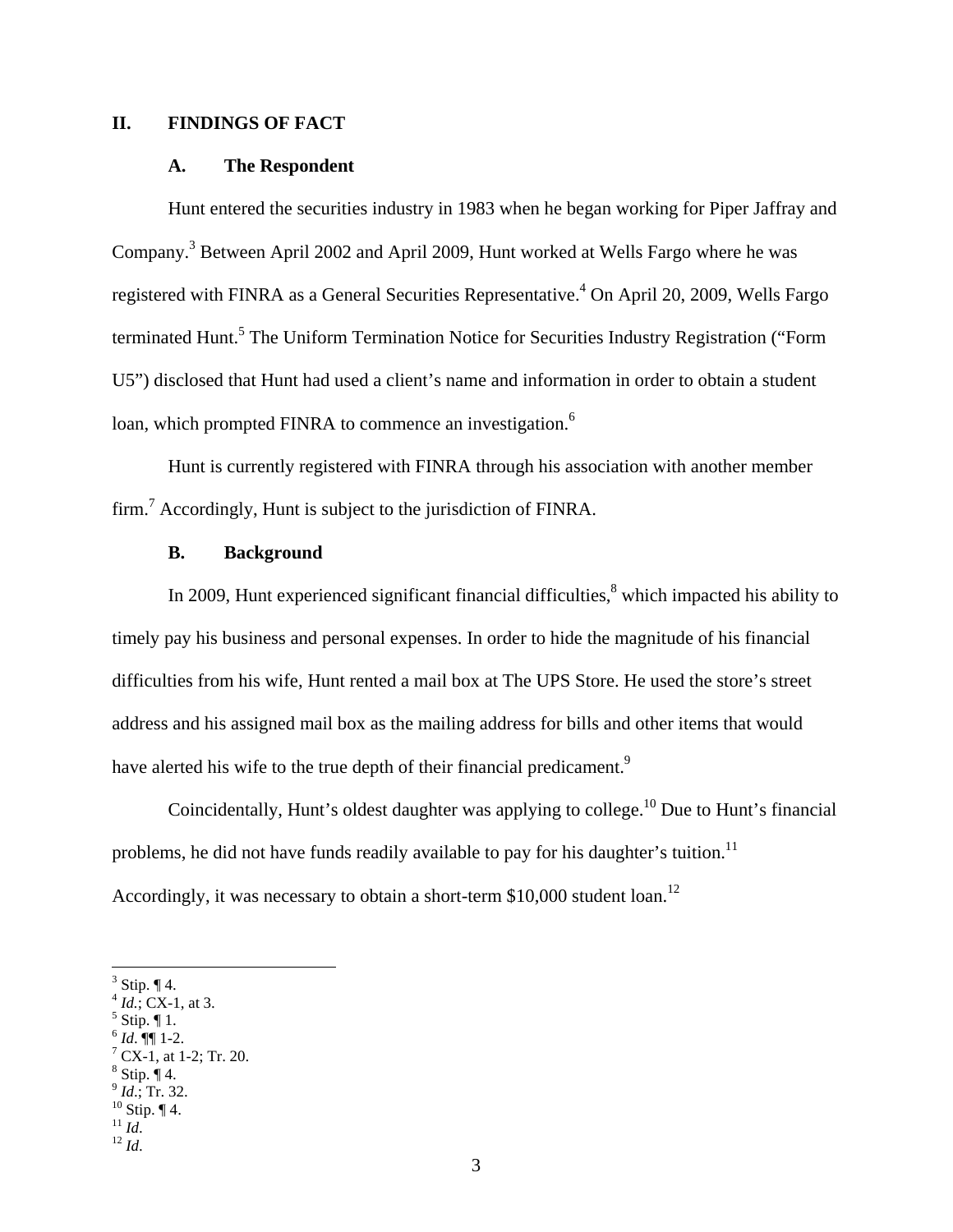Hunt, on behalf of his daughter, completed several online student loan applications through Sallie Mae, an originator of federally insured student loans, to obtain the funds necessary for her to begin school in the fall of  $2009$ <sup>13</sup>. The Sallie Mae student loan applications required that a person other than the student cosign the loan as a guarantor in the event of a default by the student.<sup>14</sup> In the initial loan application, in January 2009, Hunt identified himself as the guarantor on his daughter's loan, but Sallie Mae rejected the application because of his poor financial condition.15 Thereafter, Hunt completed and submitted two more applications, one using his wife as a guarantor and the other using his father as guarantor, but Sallie Mae rejected those applications as well. $^{16}$ 

# **C. Unauthorized Student Loan Application**

After Sallie Mae rejected the loan applications for Hunt and his relatives, Hunt did not apply to any other lenders to obtain the funds for his daughter's college tuition.<sup>17</sup> Instead, Hunt applied for another student loan through Sallie Mae, using the name, address, and social security number of DL, one of his customers at Wells Fargo, as the cosigner to guarantee his daughter's  $loan.<sup>18</sup>$ 

Hunt completed and submitted the loan application to Sallie Mae without DL's knowledge or consent.<sup>19</sup> Hunt and DL had been friends for years, and DL had been Hunt's customer since the mid-1990s.<sup>20</sup> Hunt did not ask DL to cosign for his daughter's loan because of his "fear of the answer no" from a very good friend.<sup>21</sup> Hunt testified that he never intended for

<sup>13</sup> *Id.*; Tr. 122.<br><sup>14</sup> *See* CX-2.<br><sup>15</sup> Stip. ¶ 4; Tr. 24.

 $17$  Tr. 29.

 $\overline{a}$ 

18 Stip. ¶ 4; Tr. 26-27, 120-21; CX-2. <sup>19</sup> Stip. ¶ 4; Tr. 29-30, 46, 122.

4

 $16$  Tr. 122.

 $20$  Tr. 25.

 $21$  Tr. 106.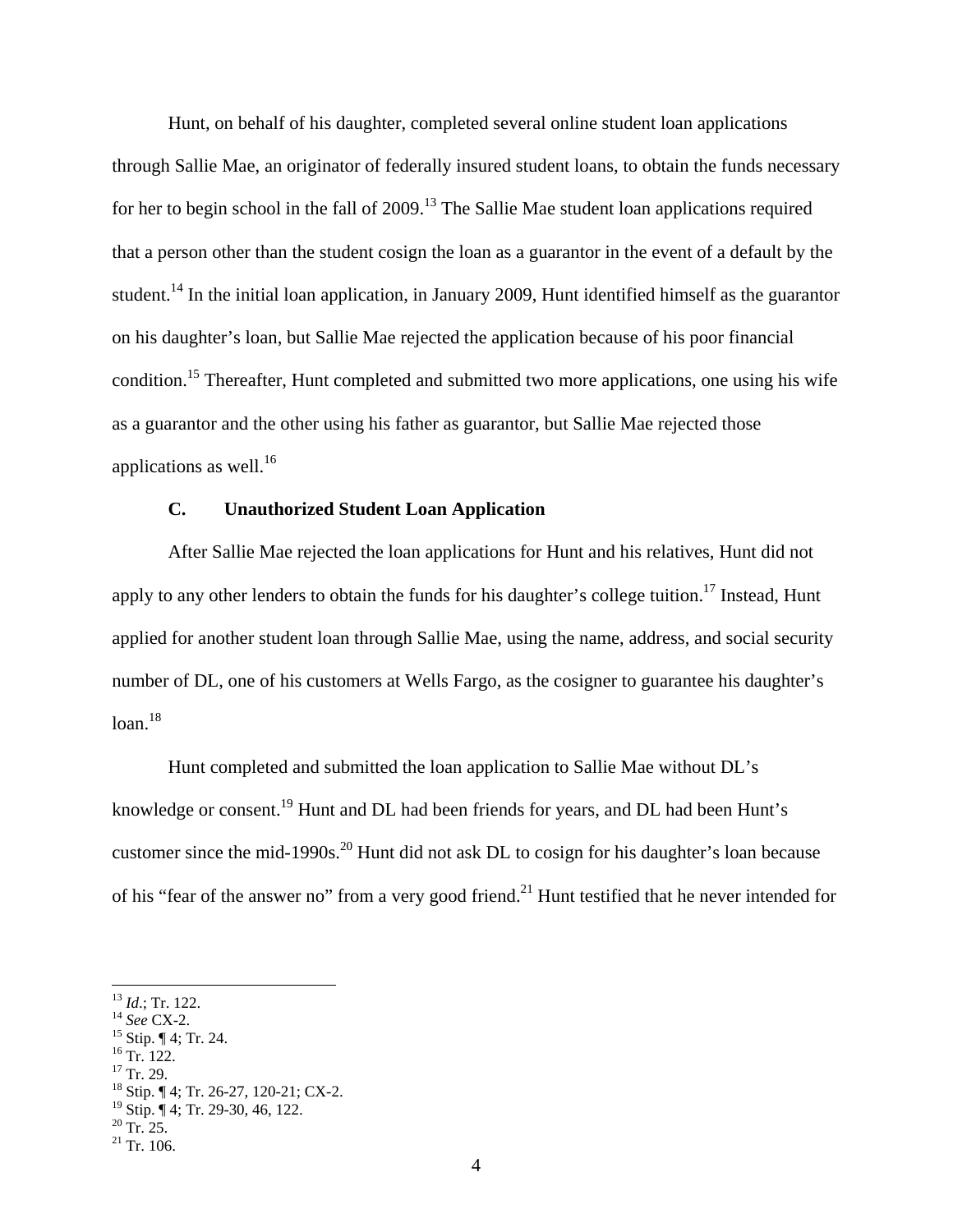DL to pay the loan.<sup>22</sup> Rather, Hunt was attempting to alleviate his cash flow problem until he received a retention bonus and deferred compensation from his firm.<sup>23</sup>

# **1. Completion of the Application**

The Sallie Mae student loan application was a one-page application accompanied by a Promissory Note.<sup>24</sup> The application required information pertaining to both the borrower and the cosigner.<sup>25</sup>

Hunt provided the required information for his daughter, the borrower. When completing the application, Hunt used The UPS Store street address and his assigned mail box despite the fact that the application requested her "permanent address" and specifically stated "No P.O. Boxes Allowed."<sup>26</sup> Hunt used the mail box address to ensure that any correspondence relating to the loan application would only be available to him.<sup>27</sup> He also provided his cell phone number and personal email address as the means of contact.<sup>28</sup>

Hunt also provided Sallie Mae with the required information for the cosigner, using DL's personal information, which included his name, address, social security number, gross monthly income, and monthly mortgage payment.<sup>29</sup> While Hunt testified that he knew some of this information as a result of his close personal relationship with DL, he admitted that he obtained DL's social security number from his customer file at Wells Fargo.<sup>30</sup> Again, Hunt provided his personal email address, knowing that the application required the cosigner's email address.<sup>31</sup> He also provided his own cell phone number instead of  $DL$ 's.<sup>32</sup>

- <sup>23</sup> Stip.  $\P$  4.
- $\frac{^{24}}{^{25}}\frac{\text{CX-2}}{^{14}}$ .

- 
- <sup>26</sup> Tr. 32-34; CX-2, at 1.  $27$  Tr. 35-36.
- 
- $28$  CX-2; Tr. 43, 127. <sup>29</sup> Stip.  $\P$  4; CX-2.
- $30$  Tr. 26-27.
- $31$  Tr. 43.

<sup>&</sup>lt;sup>22</sup> Stip.  $\P$  4; Tr. 106.

 $32$  Tr. 127.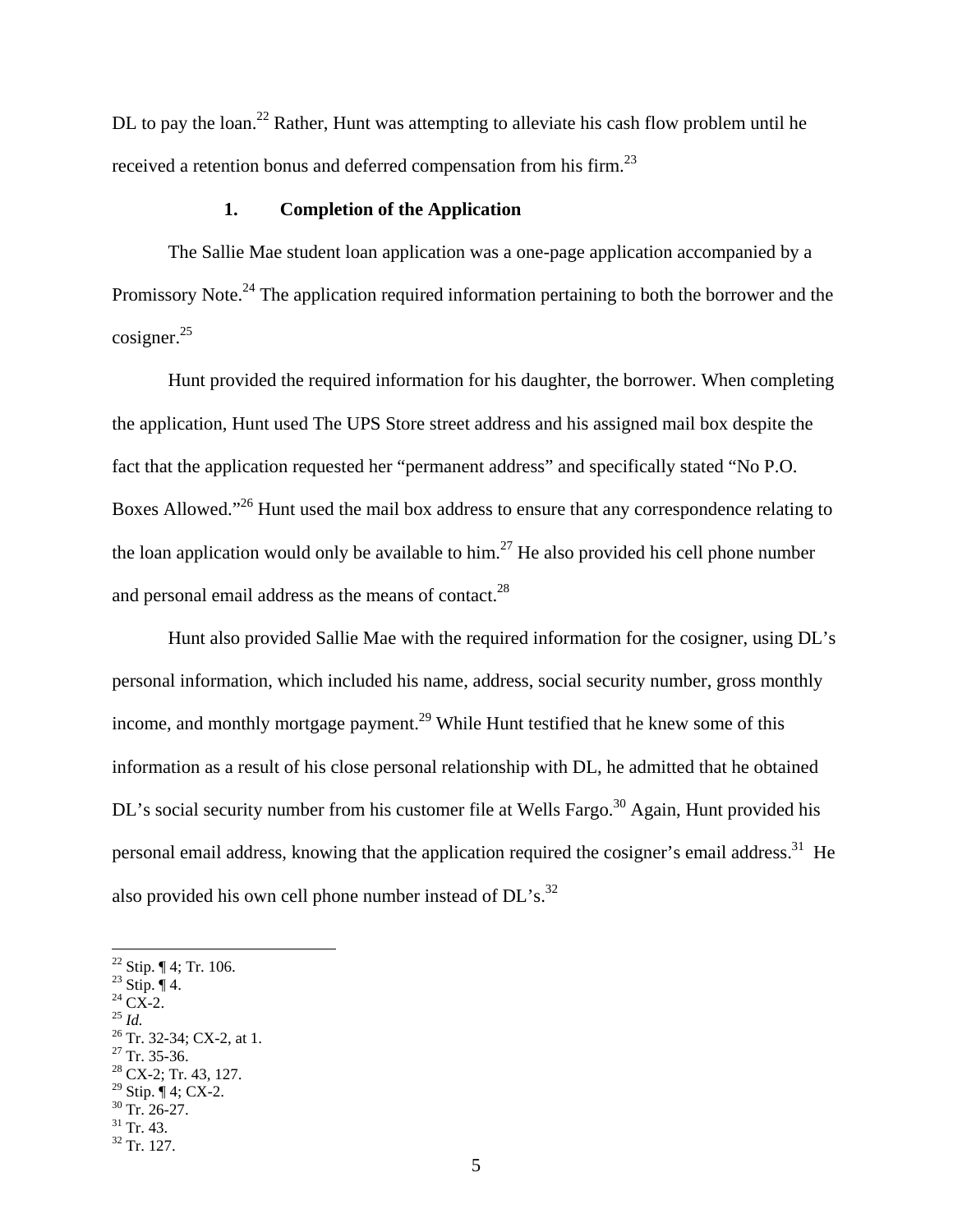The Sallie Mae application required the signatures of both the borrower and the cosigner.<sup>33</sup> By signing, they declared that  $(1)$  the information provided was true and complete, (2) they had read and agreed to terms of the Promissory Note, and (3) they promised to pay the lender.<sup>34</sup> The Promissory Note highlighted the significant obligations associated with entering into the loan agreement. It contained important notices, such as the Notice to Cosigner, which

stated:

**You are being asked to guarantee this debt. Think carefully before you do. If the borrow doesn't pay the debt, you will have to. Be sure you can afford to pay if you have to, and that you want to accept this responsibility.** 

**You may have to pay up to the full amount of the debt if the borrower does not pay. You may also have to pay late fees or collection costs, which increase this amount.** 

**The lender can collect this debt from you without first trying to collect from the borrower. The lender can use the same collection methods against you that can be used against the borrower, such as suing you, garnishing your wages, etc. If this debt is ever in default, that fact may become part of** *your* **credit record.**<sup>35</sup>

On March 24, 2009, Hunt signed DL's name as the cosigner and

electronically submitted the loan application to Sallie Mae, thereby creating a

potential liability for DL.<sup>36</sup>

## **2. Denial of the Loan Application**

In early April 2009, immediately after Hunt and his family returned from a vacation in

Florida,  $37$  Sallie Mae contacted DL regarding his guarantee of the student loan.<sup>38</sup> Customer DL

<sup>1</sup>  $33$  CX-2.

 $^{34}$  CX-2, at 1.<br><sup>35</sup> *Id.* at 5 (emphasis in original).

<sup>&</sup>lt;sup>36</sup> *Id.* at 1; Tr. 23-25. When the application is submitted electronically, the borrower's and cosigner's names are typed on the signature line of the application prior to submission. *See* CX-2, at 1.<br><sup>37</sup> Hunt's vacation expenses included, but were not limited to, flights and a rental home. Tr. 30-31. The flights

totaled over \$1,200, and the vacation home rental cost between \$2,500 and \$3,000. Tr. 30-31, 121. When questioned about how he could afford to take his family on vacation given his financial difficulties, Hunt stated that the vacation plans had been made and paid for in October 2008. Tr. 121.

 $38$  Stip  $\P$  4; Tr. 31.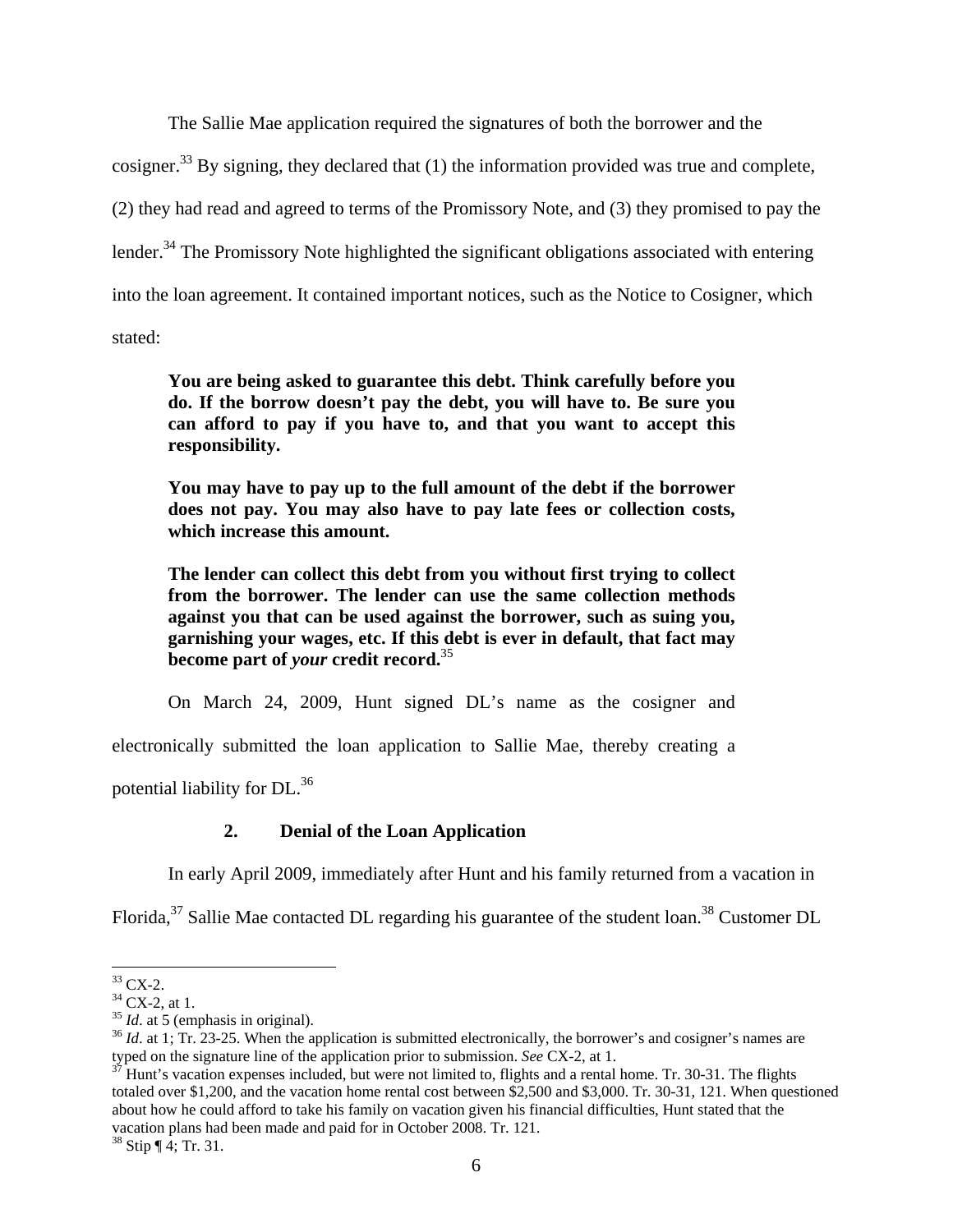disavowed his role as guarantor and notified Wells Fargo of Hunt's actions without his permission.39 Sallie Mae denied the loan application, and Wells Fargo terminated Hunt's employment.<sup>40</sup> As a consequence of his termination, Hunt lost the opportunity to collect the deferred compensation and the retention bonus because both required him to be employed by the firm at the time of their payment. $41$ 

### **D. Falsified Driver's License**

In connection with one of the student loan applications, Sallie Mae requested documentation verifying his daughter's residential address.<sup>42</sup> As stated above, when completing the borrower portion of the application, Hunt used his mail box address instead of his actual residential address.<sup>43</sup> In order to ensure that the requested documentation was consistent with loan application, Hunt altered a photocopy of his daughter's driver's license, changing her residential address to the mail box address.<sup>44</sup> Hunt testified that when he submitted the initial student loan application to Sallie Mae, which identified Hunt as the cosigner, the documentation included the altered driver's license.<sup>45</sup>

#### **E. Falsified Expense Reports**

 Wells Fargo reimbursed its brokers for certain business-related expenditures, such as meals with customers, printing bills, and telephone expenses incurred in the course of the broker's employment.46 The funds used for these reimbursements were derived from two sources: those designated by the broker, and set aside from pre-tax earnings, and "contributions" by the firm for attaining certain production levels.<sup>47</sup> The broker could then draw down against

<u>.</u>

41 *Id.*<br>
<sup>42</sup> *Id.*<br>
<sup>43</sup> *Id.*<br>
<sup>44</sup> *Id.*<br>
<sup>45</sup> Tr. 33, 141.

 $39$  Stip. ¶ 4; Tr. 45-46.

 $40$  Stip.  $\overline{\P}$  4.

 $46$  Stip.  $\P$  5.

 $^{47}$  *Id.*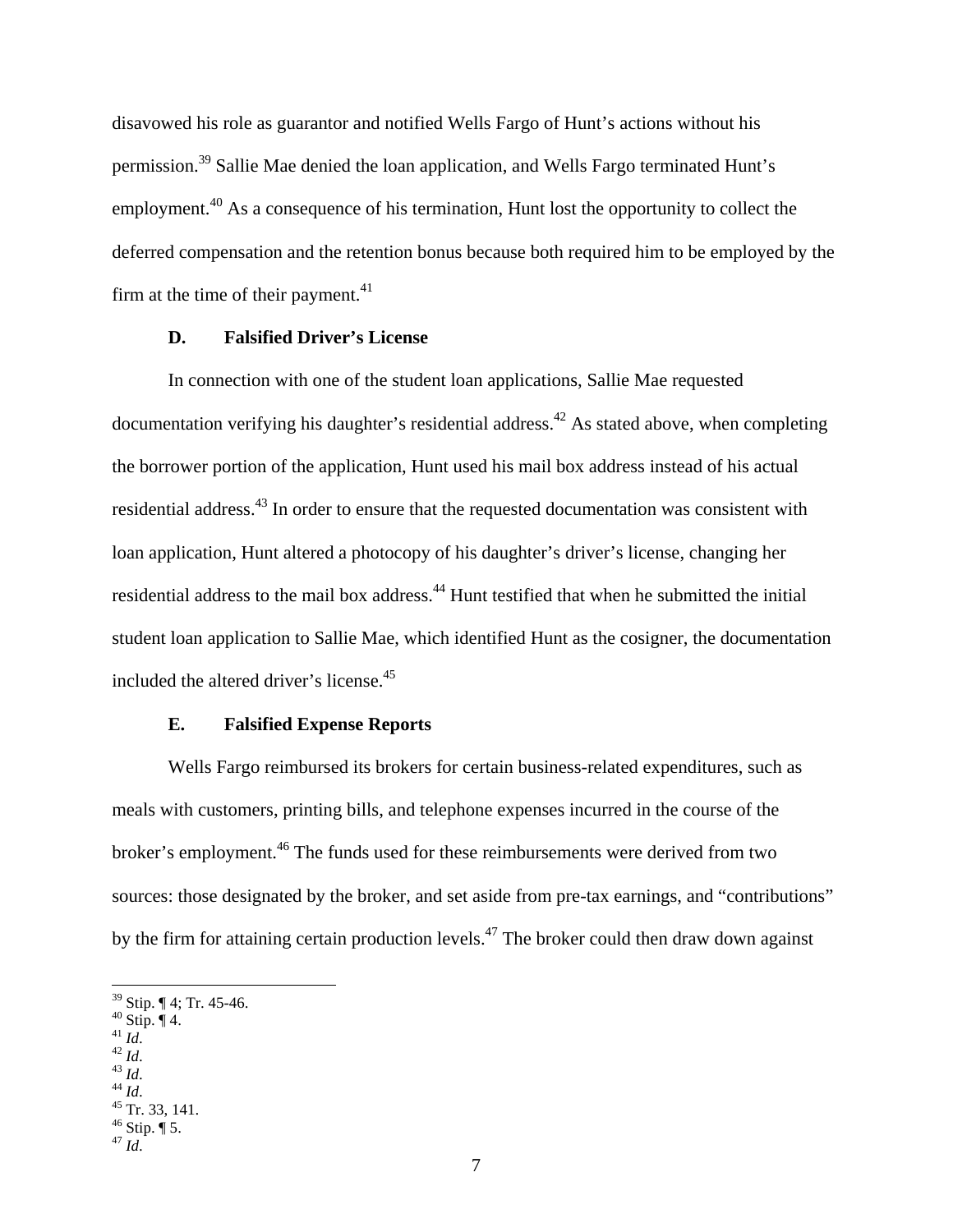these funds over the course of the year to pay the designated business expenses that he incurred.48 Wells Fargo's reimbursement policy required each employee to incur and pay the expense prior to the submission of the claim for reimbursement.<sup>49</sup>

 Between February 2008 and March 2009, Hunt submitted claims for reimbursement to Wells Fargo after he had incurred the expenses but prior to his actual payment of them.<sup>50</sup> In order to submit the required evidence of payment with his reimbursement forms, Hunt created false supporting documentation. Hunt understood that Wells Fargo did not verify the supporting documentation submitted with the expense reimbursement forms.<sup>51</sup> With that knowledge, he photocopied and altered his personal checks to give the appearance that he had paid the vendor and that the checks had been cleared by the vendor's bank.<sup>52</sup> Each of Hunt's false expense reports is described below.

 On February 8, 2008, Hunt submitted a claim for reimbursement of \$266.62 in telephone expenses owed to  $AT&T.^{53}$  Hunt altered a previously submitted reimbursement form by changing the amount to  $$266.62<sup>54</sup>$  Hunt also photocopied the back of a previously cleared check in support of the reimbursement claim, thereby creating the appearance that his check to AT&T had cleared, when in fact he had not yet written a check to  $AT&T.^{55}$  Upon receipt of the reimbursement funds, Hunt used the funds to pay his bill.<sup>56</sup>

 $^{48}\,$  Id.

<sup>48</sup> *Id*. 49 *Id*. 50 *Id*. 51 Tr. 39.

 $52$  Stip.  $\sqrt{ }$  5; Tr. 39. After learning of the unauthorized Sallie Mae application, Wells Fargo conducted an investigation. Tr. 84. Wells Fargo's investigator discovered bills and related financial documents in Hunt's office, as well as paper clippings with different size numbers and fonts. Tr. 87-88, 95; CX-7, at 5.  $53$  Stip.  $\P$  5.

<sup>54</sup> *Id*. 55 *Id*. 56 *Id*.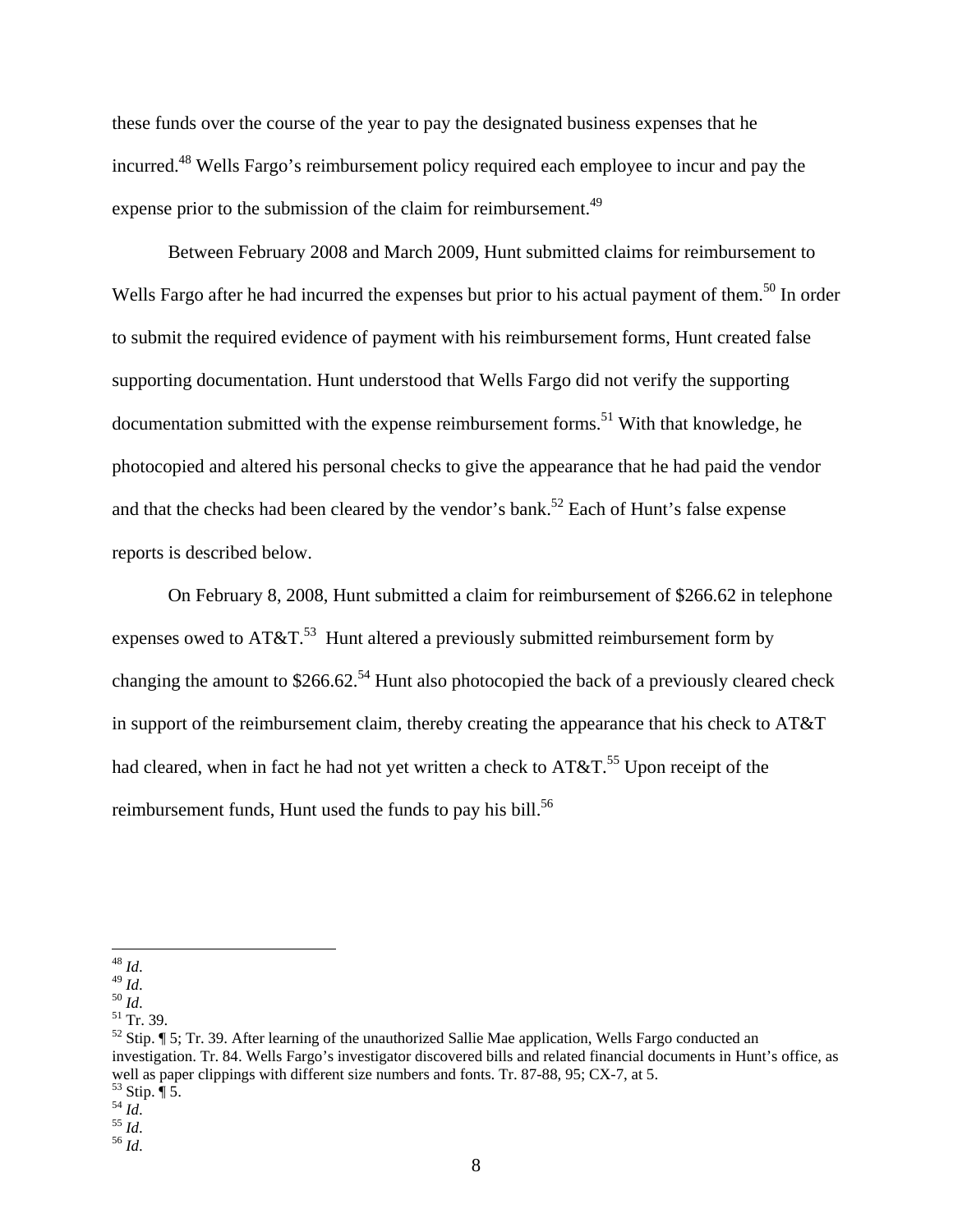On August 6, 2008, Hunt submitted a claim for reimbursement of \$477.85 in expenses from Omega Lithograph, a company Hunt used to acquire printed business materials.<sup>57</sup> Hunt altered the front of a previously cleared check by changing the date to August 1, 2008, the check number, and the amount of the check.<sup>58</sup> Then, he submitted the altered check for reimbursement, creating the appearance that his personal check to Omega Lithograph had been paid.<sup>59</sup> Hunt also photocopied the back of a different check that had not been written to Omega Lithograph on August 1, 2008, but had previously cleared, and used the photocopy to represent that the Omega Lithograph expense check had been paid and cleared. $60$  Hunt stated on his Wells Fargo reimbursement form that the check cleared on July 25, 2008.<sup>61</sup> However, Hunt actually paid \$477.85 to Omega Lithograph, on August 8, 2008, by charging it to his American Express credit card.<sup>62</sup> No check was ever written to pay Omega Lithograph for the \$477.85 expense.<sup>63</sup> Later, he used the proceeds of the reimbursement to pay his American Express bill.<sup>64</sup>

 On March 2, 2009, Hunt submitted four claims for reimbursement for expenses associated with the following vendors: Blue Point Restaurant, Gianis Steak House, California Pizza Kitchen, and NorthCoast Restaurant. On the Blue Point Restaurant claim, Hunt sought reimbursement of \$500 and included a photocopy of a \$500 check made payable to Blue Point Restaurant, dated February 17, 2008.<sup>65</sup> He photocopied the back of a previously cleared check to represent that the Blue Point Restaurant check had cleared.<sup>66</sup> Hunt represented on the claim

 $^\mathrm{57}$  Id.

<sup>&</sup>lt;sup>58</sup> *Id.*<br><sup>69</sup> *Id.*<br><sup>60</sup> *Id.*<br><sup>61</sup> *Id.*<br><sup>62</sup> *Id.*<br><sup>63</sup> *Id.*<br><sup>64</sup> *Id.*<br><sup>64</sup> *Id.*<br><sup>64</sup> *Id.*<br><sup>64</sup> *Id.*<br><sup>64</sup> *Id.*<br><sup>65</sup> *Id.*<br>*<sup>64</sup> <i>Id.*<br>*<sup>64</sup> <i>Id.*<br>*<sup>64</sup> <i>Id.*<br>*<sup>64</sup> <i>Id.*<br>*<sup>64</sup> <i>Id.* Accordingly, the references to February 2008 in the context of this expense report appear to be an error given that the expense report was submitted in March 2009. <sup>66</sup> *Id*.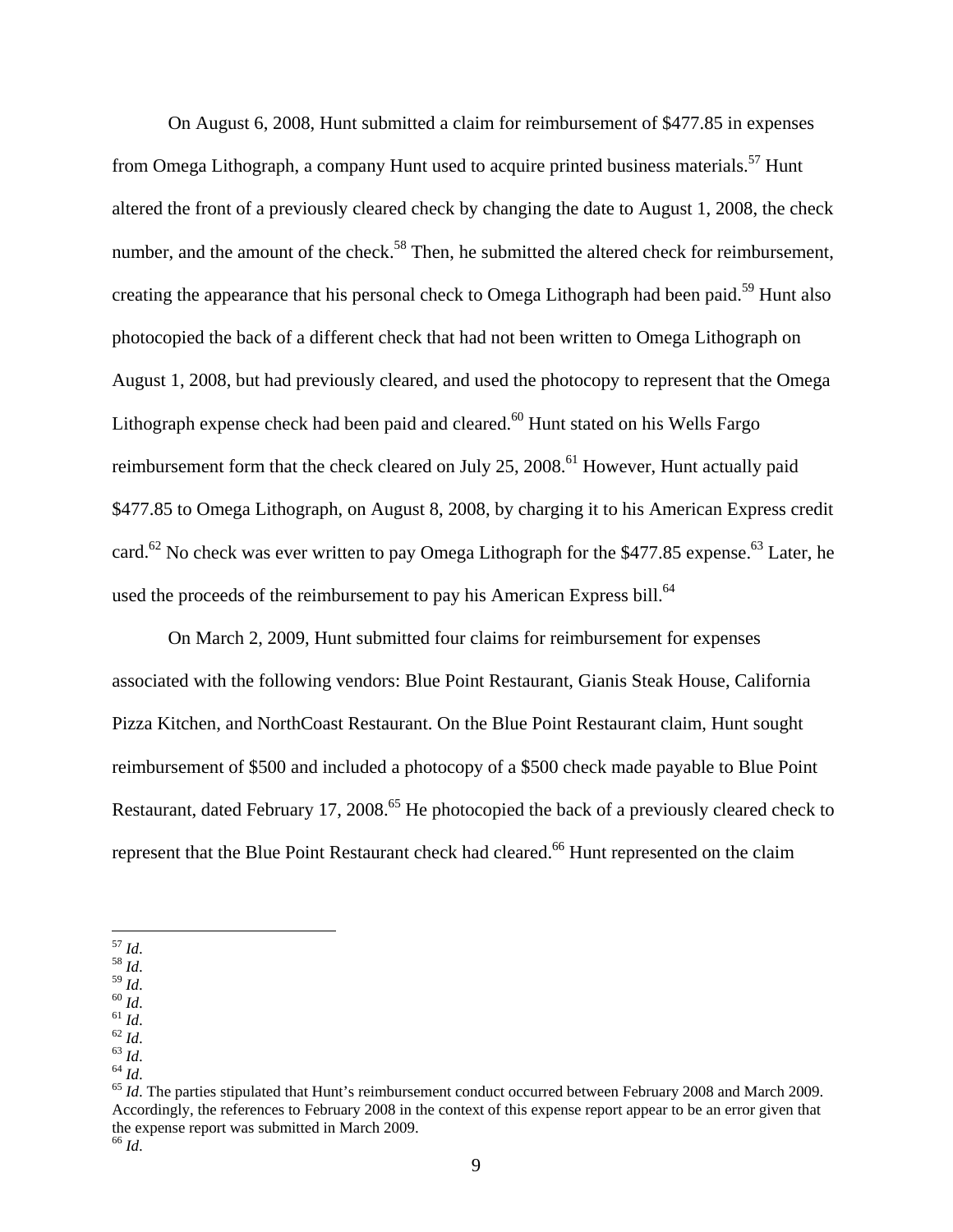reimbursement form that the check had cleared on February 18,  $2008$ .<sup>67</sup> In fact, Hunt paid the \$500 to Blue Point Restaurant on February 19, 2008, using his American Express credit card.<sup>68</sup> No check was written to pay Blue Point Restaurant for the \$500 expense.<sup>69</sup> He later used the proceeds of the reimbursement to pay his American Express bill.70

 For the Gianis Steak House claim, Hunt sought reimbursement of \$500 and included a photocopy of a \$500 check made payable to Gianis Steakhouse, dated February 6, 2009.<sup>71</sup> Hunt photocopied the back of a previously cleared check, representing that the Gianis Steak House check had cleared on February 10, 2009.<sup>72</sup> In reality, Hunt paid the \$500 to Gianis Steak House on February 24, 2009, charging the expense to his American Express credit card.73 No check had been written to pay Gianis Steak House for the \$500 expense.<sup>74</sup> Hunt then used the proceeds of the reimbursement to pay his American Express bill.75

 Regarding the California Pizza Kitchen claim, Hunt submitted a claim for reimbursement of \$75 in expenses and included a photocopy of a \$75 check made payable to California Pizza Kitchen, dated January 5, 2009.<sup>76</sup> Hunt photocopied the back of a previously cleared check, representing that the California Pizza Kitchen check had cleared on January 6, 2009.77 In fact, Hunt paid the \$75 to California Pizza Kitchen on January 27, 2009, by charging it on his American Express credit card.78 No check had been written to pay California Pizza Kitchen for

- $\frac{68}{1}$   $\frac{1}{4}$ .
- $\frac{69}{10}$  *Id.*  $70$  Id.
- $\int_{0}^{\pi}$  *Id.*
- $72$  Id.
- $^{73}$  Id.
- $\frac{74}{16}$  *Id.*  $^{75}$   $\overline{1}d$ .
- 
- 67 *Id*. 68 *Id*. 69 *Id*. 70 *Id*. 71 *Id*. 72 *Id*. 73 *Id*. 74 *Id*. 75 *Id*. 76 *Id*. 77 *Id*. 78 *Id*.  $\frac{76}{77}$  *Id.*<br> $\frac{77}{77}$  *Id.*
- $78 \overline{1}$

 $^{67}\,$  Id.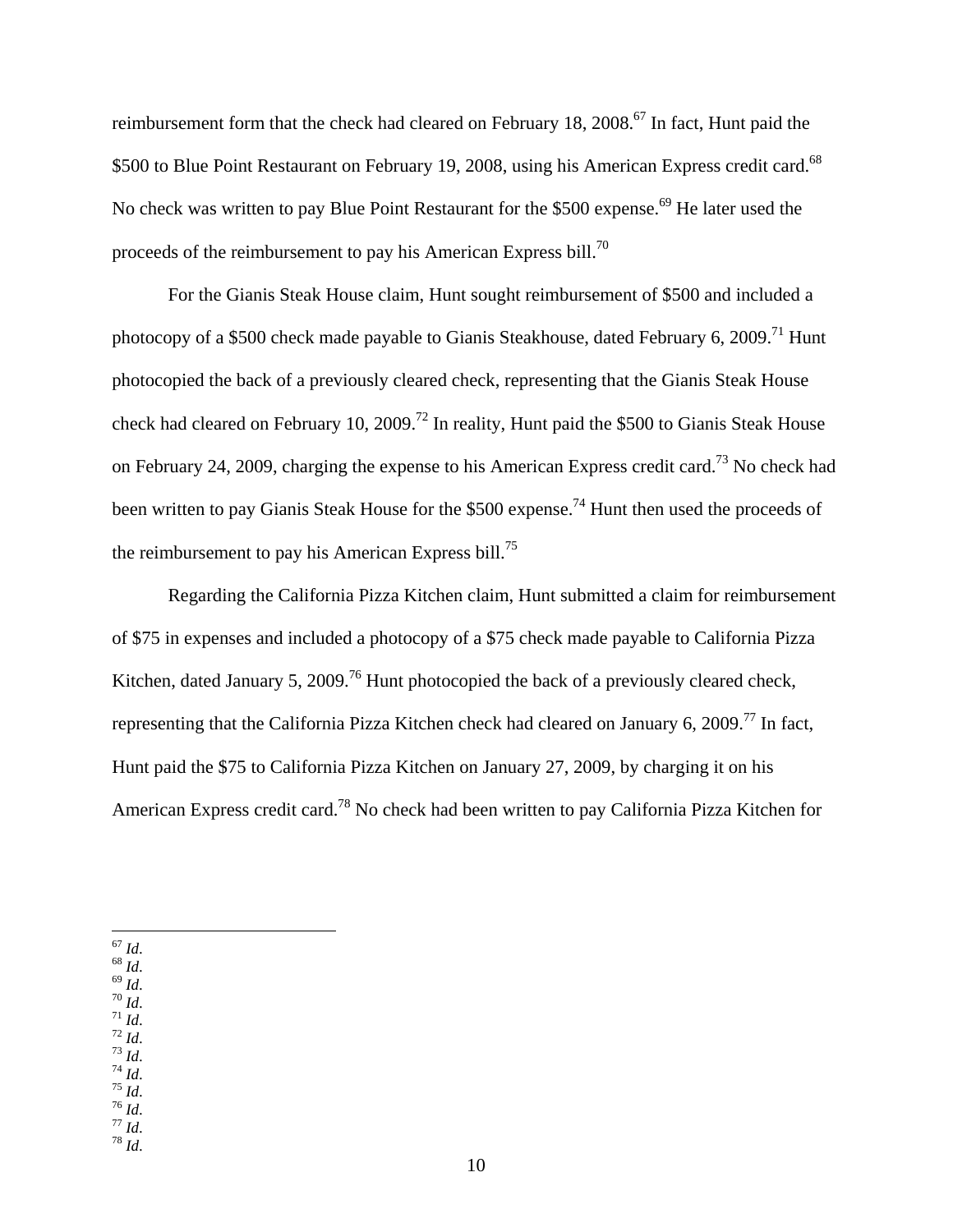the \$75 expense.<sup>79</sup> He later used the proceeds of the reimbursement to pay his American Express bill. $80$ 

 Lastly, for the NorthCoast Restaurant claim, Hunt sought reimbursement of \$50 in expenses and included a photocopy of a check made payable to NorthCoast Restaurant, dated January 21, 2009.<sup>81</sup> Hunt photocopied the back of a previously cleared check, representing that the NorthCoast Restaurant check had cleared on January 23, 2009.<sup>82</sup> No check had been written to pay NorthCoast Restaurant for the \$50 expense because Hunt paid the NorthCoast Restaurant on January 23, 2009, by using his American Express credit card.<sup>83</sup> Upon reimbursement, he used the proceeds to pay his American Express bill. $84$ 

# **III. CONCLUSIONS OF LAW**

NASD Conduct Rule 2110 (now FINRA Conduct Rule 2010) requires a registered person, "in the conduct of his business," to "observe high standards of commercial honor and just and equitable principles of trade." As the Securities and Exchange Commission ("SEC") recently reiterated in *John M.E. Saad*, "conduct that reflects negatively on an applicant's ability to comply with regulatory requirements fundamental to the securities industry is inconsistent with just and equitable principles of trade."<sup>85</sup>

In *Department of Enforcement v. Shvarts,* the National Adjudicatory Council ("NAC") explained that Rule 2110 "is not limited to rules of legal conduct but rather…it states a broad ethical principle."86 "[FINRA] has authority to impose sanctions for violations of 'moral

 $^{79}$  Id.

<sup>&</sup>lt;sup>80</sup> *Id.*<br><sup>81</sup> *Id.*<br><sup>82</sup> *Id.*<br><sup>84</sup> *Id.*<br><sup>85</sup> *John M.E. Saad*, Exchange Act Rel. No. 62178, 2010 SEC LEXIS 1761, at \*13 (May 26, 2010) (citations omitted), appeal docketed, No. 10-1195 (D.C. Cir. July 23, 2010).

<sup>&</sup>lt;sup>86</sup> Dep't of Enforcement v. Shvarts, No. CAF980029, 2000 NASD Discip. LEXIS 6, at \*11 (NAC June 2, 2000) (citations omitted).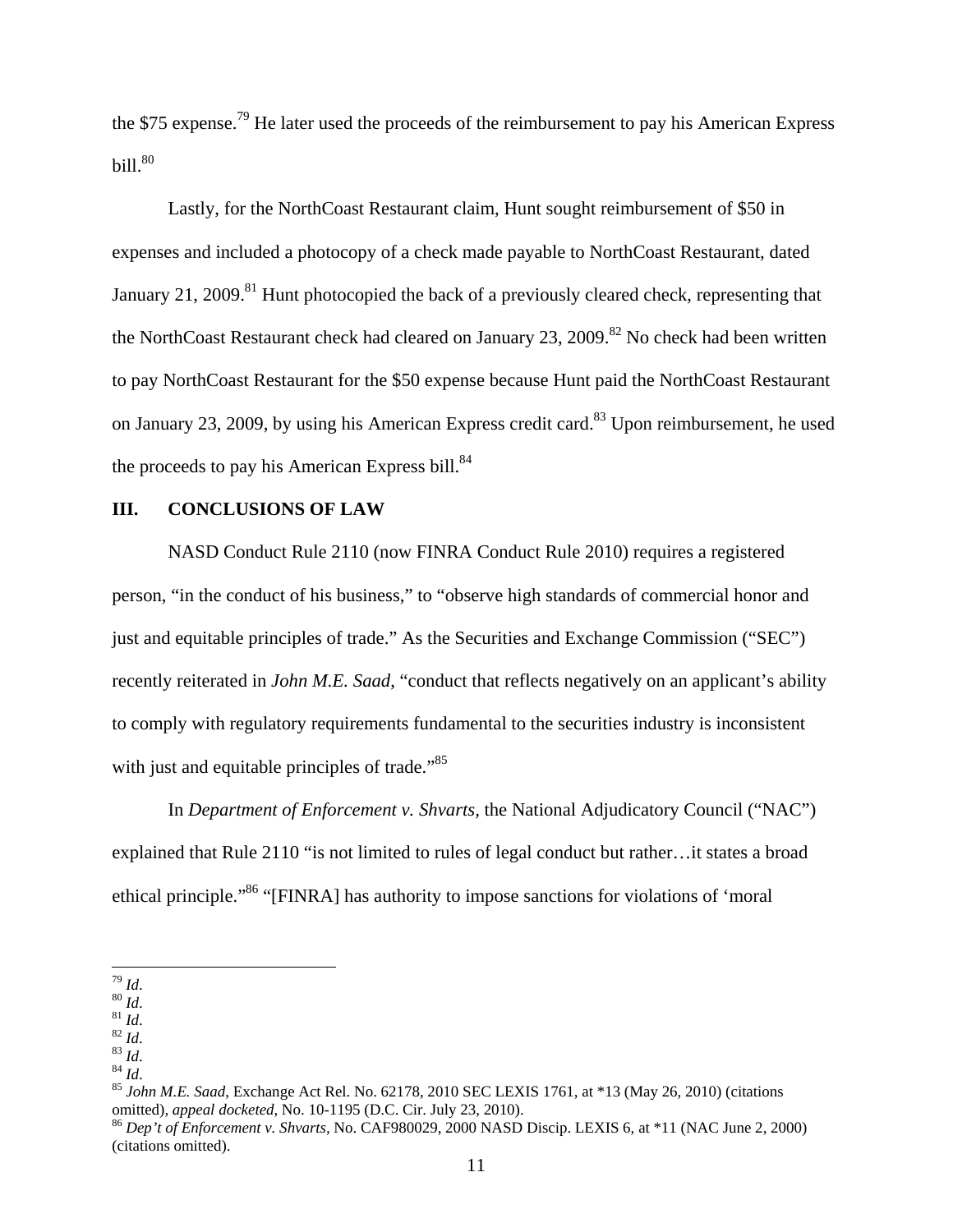standards' even if there was no 'unlawful' conduct."87 In *Shvarts*, the NAC applied a two-part test to determine whether the conduct at issue violated Rule 2110: (1) the misconduct must occur "in the conduct of" the respondent's business; and (2) the misconduct must violate just and equitable principles of trade.<sup>88</sup> "Rule 2110 is sufficiently broad to encompass any unethical business-related misconduct, regardless of whether it involves a security."89

### **A. Unauthorized Loan Application**

Hunt's use of customer DL's name and identifying information satisfies the requirements delineated in *Shvarts*. Hunt's misconduct occurred "in the conduct of" his business. DL was Hunt's customer at Wells Fargo, and Hunt admitted that he accessed DL's customer file to complete the student loan application and submitted it without DL's knowledge or consent. Hunt's misconduct is contrary to the ethical standard of the industry, which requires the promotion of "profession[alism in] the securities industry."90 Accordingly, the Hearing Panel finds that Hunt violated FINRA Conduct Rule 2010, as alleged in the first cause of action in the Complaint.

#### **B. Falsified Driver's License**

For the purposes of the student loan application, Hunt falsified a photocopy of a stateissued driver's license to represent that his daughter's residential address was his mail box address. However, Enforcement failed to prove that Hunt's misconduct was associated with the same loan application for which customer DL was identified as the cosigner. Hunt testified that

<sup>&</sup>lt;u>.</u>

<sup>87</sup> *Id*. 88 *Id*. at \*18; *see Dep't of Enforcement v. DiFrancesco,* 2010 FINRA Discip. LEXIS 37, at \*15 (NAC Dec. 17, 2010) (analyzing respondent's conduct under Rule 2110 (now Rule 2010) to determine if his conduct was: (1) business-related; and (2) inconsistent with high standards of commercial honor and just and equitable principles of trade).

<sup>89</sup> *Dep't of Enforcement v. Saad,* 2009 FINRA Discip. LEXIS 29, at \*11 (NAC Oct. 6, 2009) (finding that a registered person's submission of false expense reimbursement requests and receipts to his broker-dealer violated Rule 2110 (now Rule 2010)), *aff'd*, Exchange Act Rel. No. 62178, 2010 SEC LEXIS 1761 (May 26, 2010), *appeal docketed*, No. 10-1195 (D.C. Cir. July 23, 2010).

<sup>90</sup> *Dep't of Enforcement v. Schwartz,* No. E102004083703, 2007 FINRA Discip. LEXIS 22, \*7 (OHO Nov. 16, 2007) (citing *Dep't of Enforcement v. Shvarts,* No. CAF980029, 2000 NASD Discip. LEXIS 6, at \*11 (NAC June 2, 2000)).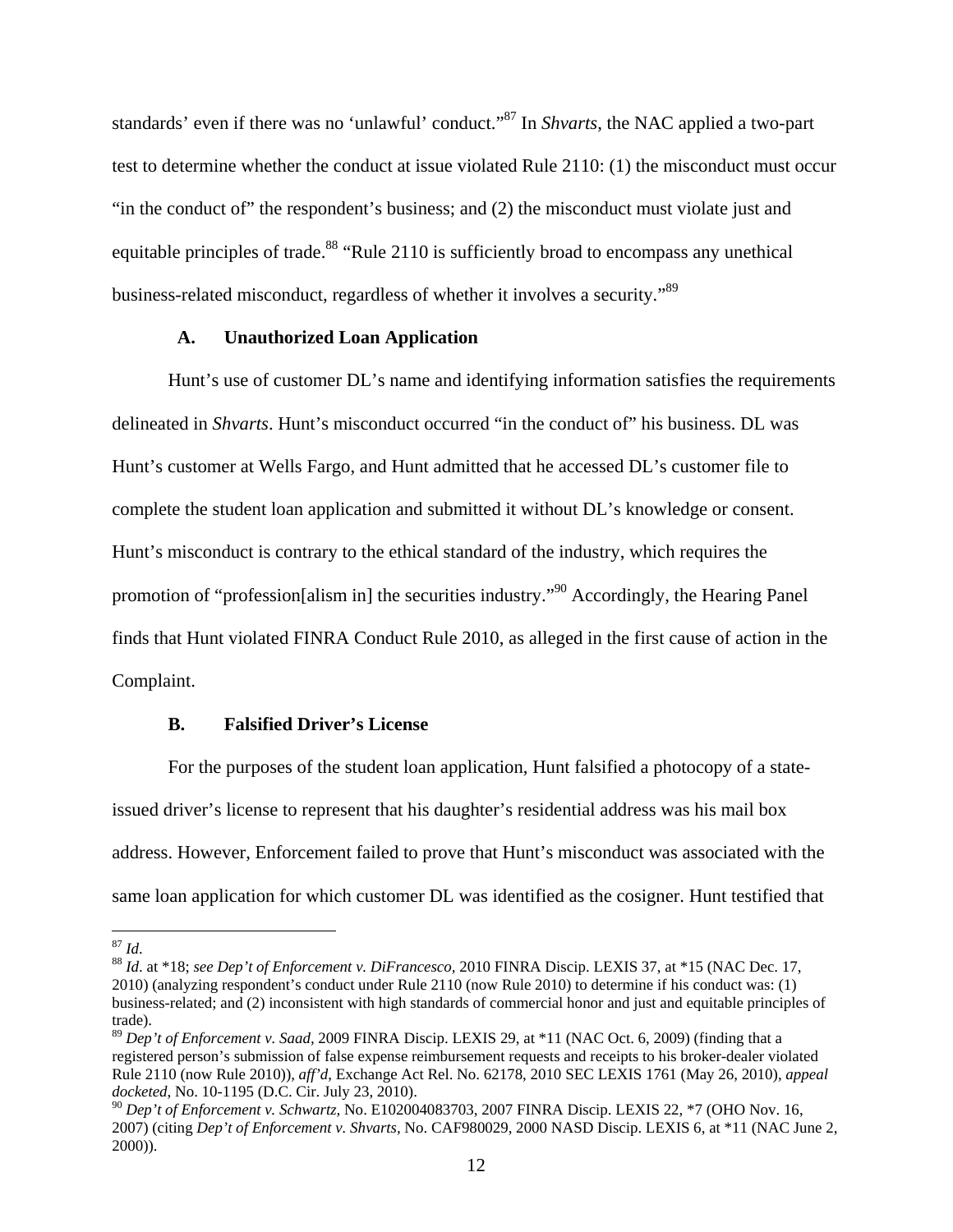he altered the driver's license for the application that identified himself as the cosigner. Accordingly, while Hunt's conduct was unethical, it was not business-related. The second cause of action is dismissed.

### **C. Falsified Expense Reports**

Hunt's falsification of expense reports occurred "in the conduct of" his business. Wells Fargo allowed its brokers to submit reimbursement claims for expenses related to their business, and Hunt does not dispute that he fabricated supporting documentation for his business expenses and submitted false expense reports to Wells Fargo. The Hearing Panel finds that Hunt violated FINRA Conduct Rule 2010 and NASD Conduct Rule 2110, as alleged in the third cause of action in the Complaint.

### **IV. SANCTIONS**

 $\overline{a}$ 

### **A. Sanctions Guidelines**

FINRA Sanction Guidelines ("Guidelines") governing sanctions for forgery and/or falsification of records recommend a fine of \$5,000 to \$100,000 and a suspension for up to two years where mitigating factors exist, or a bar in egregious cases.<sup>91</sup> The Guidelines also direct adjudicators to consider the nature of the documents falsified, and whether the respondent had a good-faith, but mistaken, belief of express or implied authority to falsify the documents. The Sallie Mae application is an essential document for an applicant to obtain funding for education expenses. Without a cosigner, Sallie Mae would not process or approve the student loan application. Similarly, the reimbursement forms are important business records. Further, the evidence clearly demonstrates that Hunt did not believe he had any authority to create the unauthorized loan application or the false expense reports. Both of these factors aggravate Hunt's misconduct.

<sup>91</sup> FINRA Sanction Guidelines 37 (2011), *www.finra.org/sanctionguidelines*.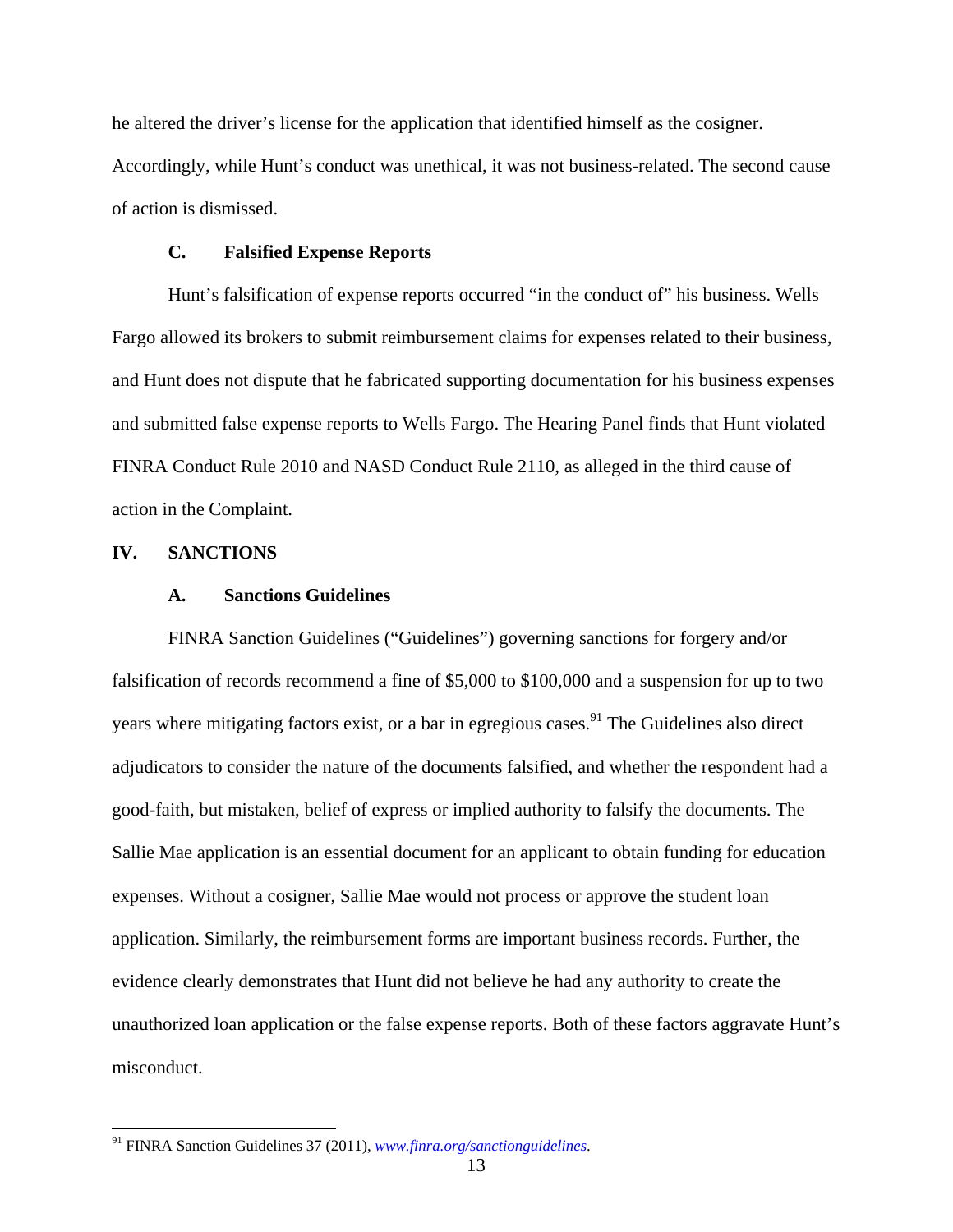### **B. Principal Considerations**

In determining sanctions, the Hearing Panel also considered the Guidelines' Principal Considerations, and concluded that this case involves several aggravating factors.<sup>92</sup> Hunt's misconduct was not the result of a temporary lapse in judgment; rather, it was intentional and premeditated.<sup>93</sup> He suspected that DL would not cosign the loan; yet, he signed DL's name on the loan application. Similarly, Hunt deliberately falsified expense reports. He knew Wells Fargo's reimbursement policy, and he also knew that Wells Fargo did not check with a representative's bank to verify the accuracy of the checks that were submitted as supporting documentation.

Hunt also attempted to conceal his misconduct and deceive his firm.<sup>94</sup> He deliberately used his private mail box, his personal email, and his cell phone number on the loan application to ensure that only he would receive communications regarding the loan application. And, on six occasions, Hunt went to great lengths to deceive his firm by altering checks in order to receive reimbursement prior to paying his expenses. Wells Fargo trusted its employees to honestly complete the forms and provide accurate supporting documentation. Hunt violated that trust by submitting the false expense reports.

Hunt's misconduct provided him with the potential for monetary gain.<sup>95</sup> While Sallie Mae denied the student loan application once DL was contacted, Hunt's purpose in completing the application was to obtain \$10,000 to pay his daughter's tuition. Additionally, Hunt's submittal of false expense reports enabled him to receive reimbursements prior to paying the vendors.

<sup>92</sup> *Id*. at 6-7.

<sup>93</sup> *Id*. at 7 (Principal Consideration No. 13.)

<sup>&</sup>lt;sup>94</sup> *Id.* at 6 (Principal Consideration No. 10).

<sup>&</sup>lt;sup>95</sup> *Id.* at 7 (Principal Consideration No. 17).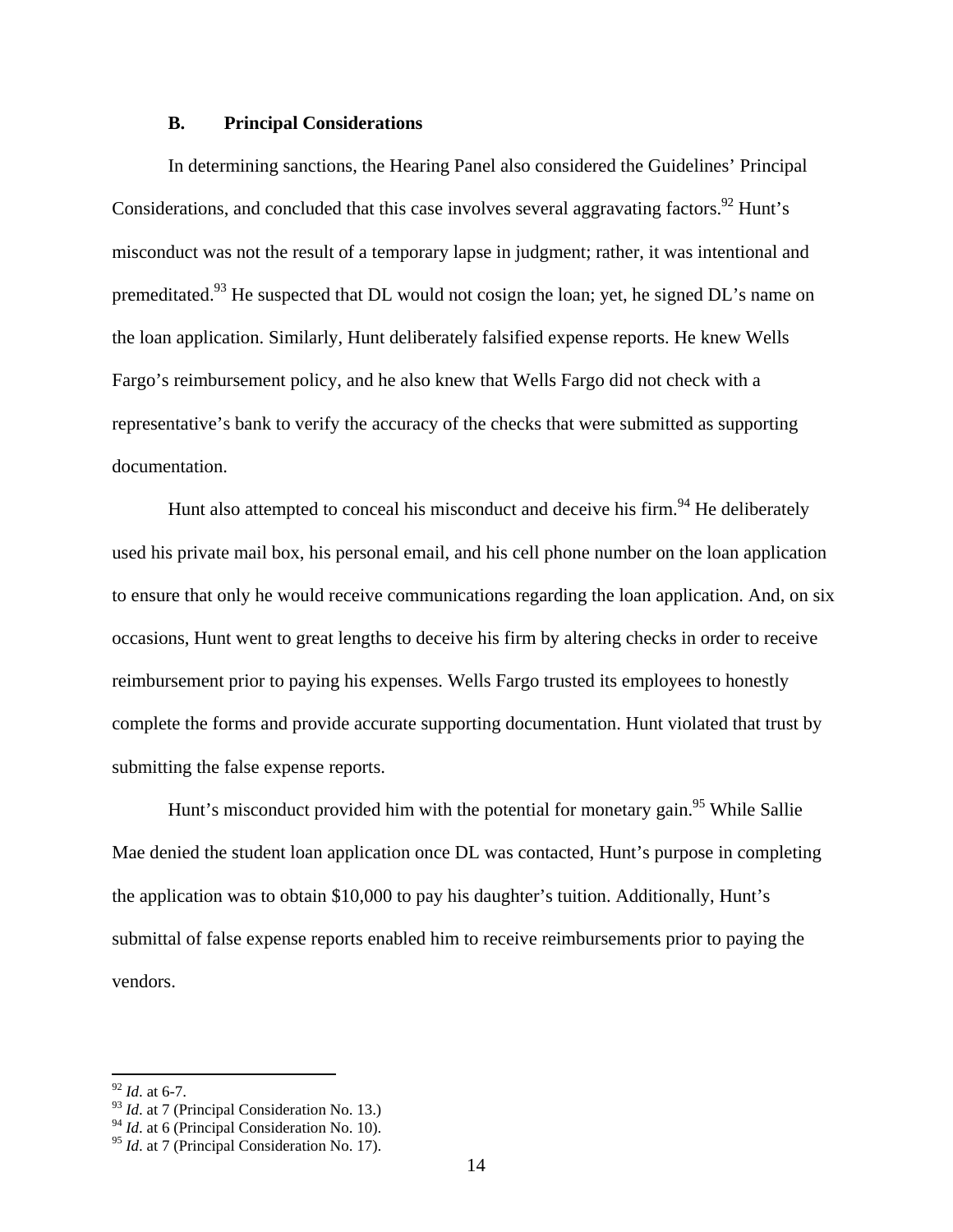The Hearing Panel noted that while Hunt appeared to be remorseful and forthcoming, he did not accept responsibility for his actions prior to detection by the firm.<sup>96</sup> Plus, at no time did Hunt attempt to remedy his misconduct.<sup>97</sup> He left for vacation without informing DL or Sallie Mae about the unauthorized application, and he continued to submit false expense reports to Wells Fargo for over a year.<sup>98</sup>

## **C. Hunt's Mitigation Arguments**

The Hearing Panel also considered Hunt's arguments for mitigation of sanctions, but found them to be unpersuasive. First, Hunt claimed that it was mitigating that he caused no financial injury to DL. However, the Principal Consideration that addresses injury is not limited solely to financial injury to public customers.<sup>99</sup> Rather, it directs adjudicators also to consider the nature and extent of injury to the member firm with which a respondent is associated.<sup>100</sup> The Hearing Panel finds that Hunt caused injury to his firm. DL's complaint to Wells Fargo, which entailed the use of personal information without his authorization, stemmed directly from Hunt's misconduct. Such an experience threatens investor confidence in the firm that employs the person responsible.101

Second, Hunt argued that he has already suffered a great deal as a result of his misconduct. Namely, he lost his job with Wells Fargo, as well as his bonus and deferred compensation. However, "[a]s a general matter, [FINRA], in determining the appropriate sanction, does not give weight to the fact that a firm terminated a respondent," and the Hearing Panel declines to do so in this case.

1

<sup>&</sup>lt;sup>96</sup> *Id.* at 6 (Principal Consideration No. 2).<br><sup>97</sup> *Id.* at 7 (Principal Consideration No. 14).<br><sup>98</sup> *Id.* at 6 (Principal Consideration No. 9).

<sup>&</sup>lt;sup>99</sup> *Id.* (Principal Consideration No. 11).<br><sup>100</sup> *Id.*<br><sup>101</sup> *Cf. Paul David Pack*, 51 S.E.C. 1279, 1282 (1994) (forging client signatures is the type of conduct that threatens "the integrity of the industry or investor confidence").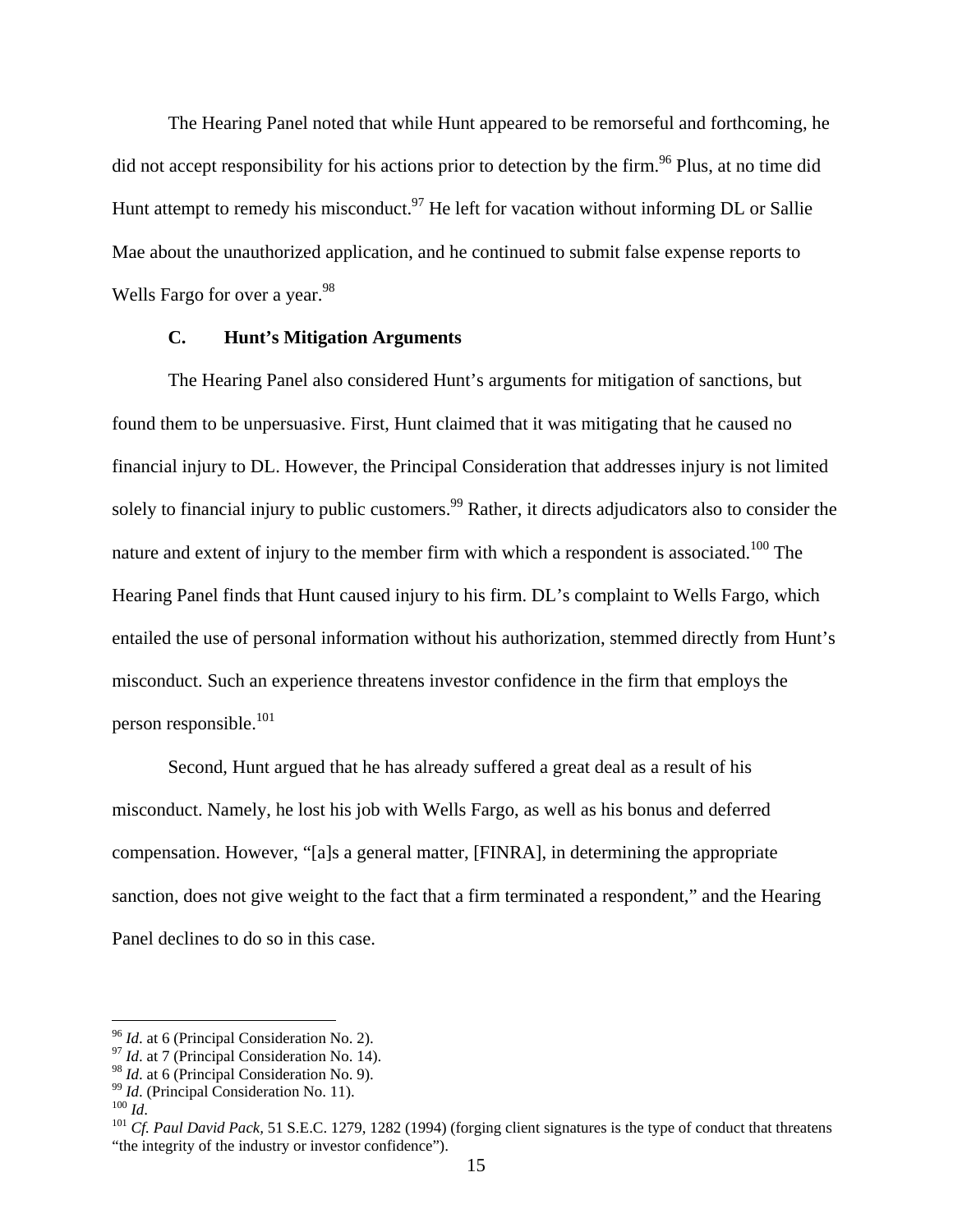Third, Hunt stated that his misconduct resulted from his efforts to be an honorable family man and protect the needs of his family. When describing his life as a high producing representative, Hunt stated that he and his wife were "able to do things we never did before...."<sup>102</sup> "[I]t became a lifestyle that we were comfortable with. When things got tougher, unfortunately I chose to mask things a bit."<sup>103</sup> There is nothing honorable about lying and falsifying important documents to continue living above one's means. Simply put, Hunt chose to put his own self-interest over the integrity and professionalism of the securities industry.

Fourth, Hunt asserted that the conduct at issue was aberrant.<sup>104</sup> He argued that the investing public would not be at risk if he remained in the industry as a registered representative.105 However, while Hunt was experiencing financial difficulties, he falsified six expense reports. During that time, Hunt also utilized his customer's personal information, without his authorization, and submitted a false student loan application to Sallie Mae. Further, Hunt acknowledged that his current firm recently disciplined him for violating firm policy by borrowing money from a firm customer.<sup>106</sup>

The Hearing Panel found that Hunt minimized his misconduct, stating that it was "foolish" and attributing it to "cash flow" problems. While Hunt did not blame Wells Fargo, he commented that the reimbursement system at Piper Jaffray, his former employer, was fairer because it provided the representatives with a corporate credit card for their expenses.<sup>107</sup> However, Hunt voluntarily incurred these expenses at Wells Fargo, and at no time did he tell his firm that he was experiencing financial difficulties that would prevent him from paying his

 $102$  Tr. 113.

<sup>&</sup>lt;sup>103</sup> Tr. 113.<br><sup>104</sup> Tr. 16 (noting that Hunt "has had no disciplinary issues arise at any point in time").<br><sup>105</sup> Hunt's Pre-Hr'g Br. at 11.<br><sup>105</sup> When determining sanctions, the Hearing Panel did not consider Hunt's rece formal FINRA disciplinary action. Hunt has no prior disciplinary history; however, that lack of disciplinary history is not mitigating.

 $107$  Tr. 128.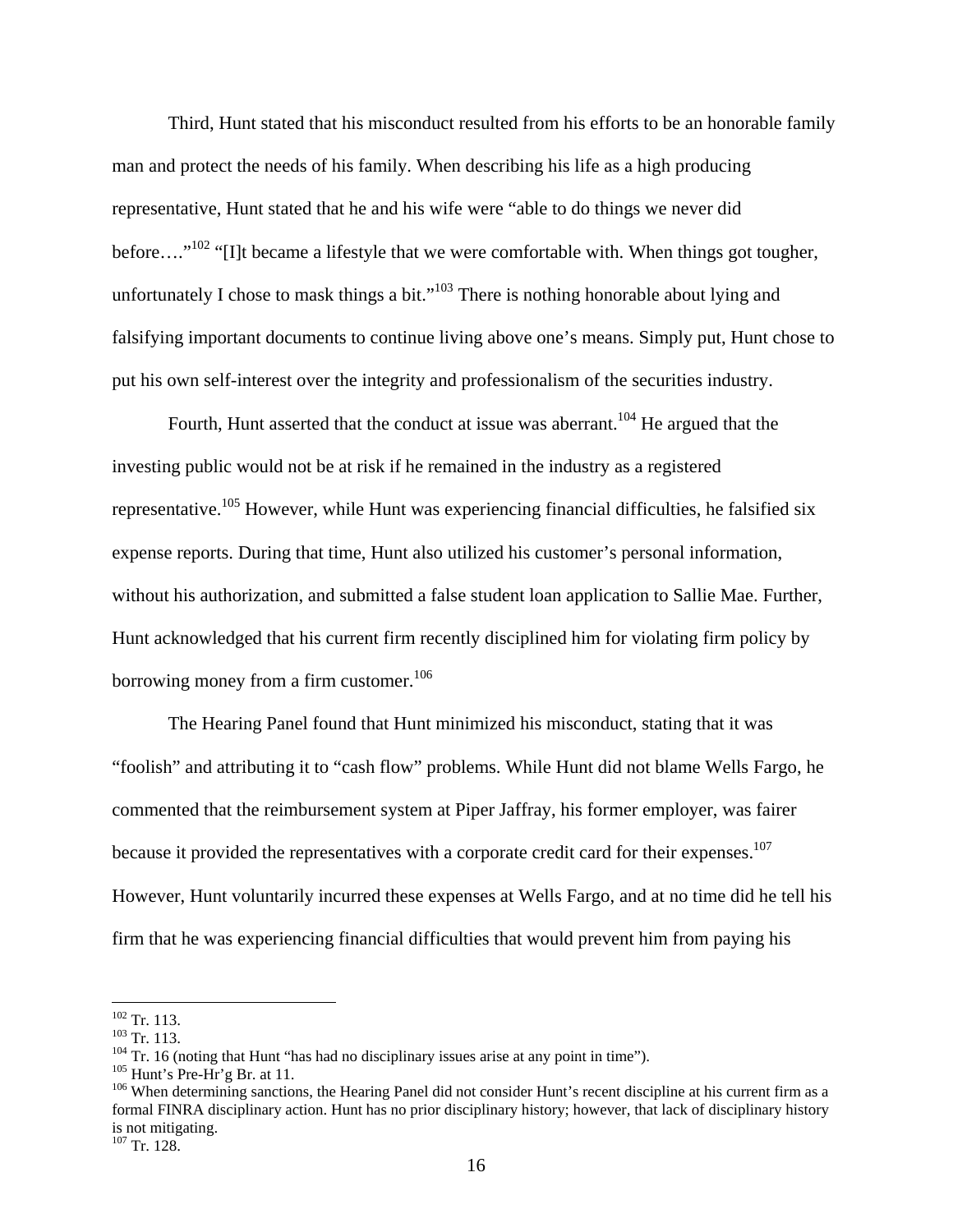expenses pursuant to the firm's policy.<sup>108</sup> Instead, he chose to incur the expenses and deceive Wells Fargo. In short, the Hearing Panel finds that Hunt does not understand and accept the serious nature of his wrongful conduct.

#### **D. Conclusion**

In conclusion, the Hearing Panel considered the seriousness of the offenses and the potential for recurrence.<sup>109</sup> Hunt's dishonesty and willingness to violate firm policies "indicates a troubling disregard for fundamental ethical principles which, on other occasions, may manifest itself in a customer-related or securities-related transaction."110 Accordingly, the Hearing Panel finds that Hunt's conduct was egregious and that the aggravating facts and lack of mitigating facts require that Hunt be barred from associating with any member in any capacity. "A bar will prevent [Hunt] from putting customers at risk and will serve as a deterrent to others in the securities industry who might engage in similar misconduct."<sup>111</sup>

### **V. ORDER**

Harry W. Hunt is barred from association with any member firm in any capacity for: (1) using a customer's name and other personal information to secure a student loan for his daughter without the customer's knowledge or authorization, in violation of FINRA Conduct Rule 2010, and (2) falsifying expense reports, in violation of NASD Conduct Rule 2110 and FINRA Conduct Rule 2010. In addition, he is ordered to pay costs in the amount of \$2,027.15, which includes a \$750 administrative fee and the cost of the hearing transcript. The fine and costs shall be payable on a date set by FINRA, but not less than 30 days after this decision becomes

 $108$  Tr. 50.

<sup>109</sup> *See McCarthy v. SEC*, 406 F.3d 179 (2d Cir. 2005) (finding that, in connection with sanctions, it is appropriate to consider: (1) all mitigating factors that the respondent has raised; (2) the seriousness of his offenses; (3) the corresponding harm that he caused to members of the trading public; (4) his potential gain for disobeying the rules; (5) the potential for repetition of his misconduct in light of the current regulatory regime; and (6) the deterrent value to the respondent and others).

<sup>110</sup> *Dep't of Enforcement v. Saad*, 2009 FINRA Discip. LEXIS 29, at \*28 (citing *Thomas E. Jackson,* 45 S.E.C. 771, 772 (1975) (finding that, although respondent's misconduct did not involve securities, NASD was justified in concluding that, on another occasion, it might)).

<sup>111</sup> *Saad*, 2010 SEC LEXIS 1761, at \*32 (citations omitted).